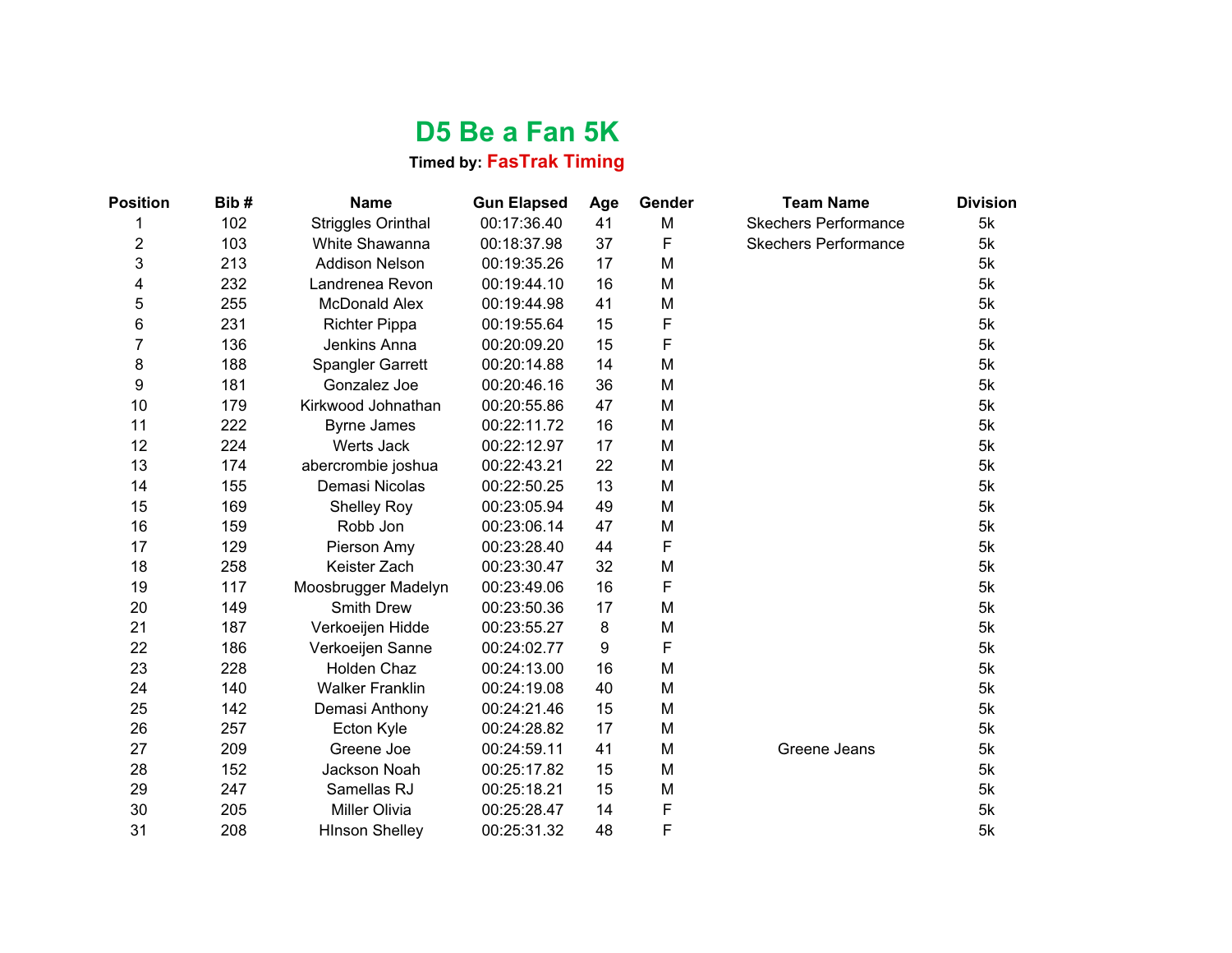| 32 | 220 | Meier MacKenzie        | 00:25:33.86 | 13 | F | Mike and Sully     | 5k |
|----|-----|------------------------|-------------|----|---|--------------------|----|
| 33 | 236 | Devaney Lauren         | 00:25:34.24 | 12 | F | Mike and Sully     | 5k |
| 34 | 144 | Beatson Jordan         | 00:25:52.26 | 18 | M |                    | 5k |
| 35 | 225 | OToole Mary            | 00:25:53.74 | 15 | F |                    | 5k |
| 36 | 141 | Webb Doug              | 00:25:56.02 | 15 | M |                    | 5k |
| 37 | 227 | <b>Truluck Britt</b>   | 00:25:56.98 | 35 | F |                    | 5k |
| 38 | 183 | <b>McGrievy Brie</b>   | 00:26:00.87 | 41 | F | <b>Fun Runners</b> | 5k |
| 39 | 105 | Hills Kim              | 00:26:50.97 | 38 | F | Hills For The Run  | 5k |
| 40 | 246 | Ritchie Jennifr        | 00:27:02.80 | 37 | F |                    | 5k |
| 41 | 104 | Hills Josh             | 00:27:10.16 | 38 | M | Hills For The Run  | 5k |
| 42 | 189 | <b>Krause Louis</b>    | 00:27:27.52 | 58 | M |                    | 5k |
| 43 | 240 | Murrey Hunter          | 00:27:28.39 | 14 | M |                    | 5k |
| 44 | 214 | Dietrich Caroline      | 00:27:41.74 | 15 | F |                    | 5k |
| 45 | 207 | <b>Rybar Nicole</b>    | 00:27:52.36 | 26 | F |                    | 5k |
| 46 | 154 | <b>Syfert Luke</b>     | 00:27:54.90 | 14 | M |                    | 5k |
| 47 | 143 | <b>Horton Chris</b>    | 00:27:56.10 | 15 | M |                    | 5k |
| 48 | 211 | Perricelli Noah        | 00:27:59.76 | 13 | M |                    | 5k |
| 49 | 151 | <b>Fulmer Andrew</b>   | 00:28:01.21 | 16 | M |                    | 5k |
| 50 | 139 | Danias Kelly           | 00:28:03.04 | 50 | F |                    | 5k |
| 51 | 245 | <b>Ellis Mark</b>      | 00:28:07.91 | 53 | M |                    | 5k |
| 52 | 122 | <b>Walker Ken</b>      | 00:28:19.10 | 52 | M |                    | 5k |
| 53 | 147 | <b>Wiggins Taylor</b>  | 00:28:22.28 | 18 | M |                    | 5k |
| 54 | 260 | Smith Alex             | 00:28:22.35 | 16 | M |                    | 5k |
| 55 | 185 | Sprott Sarah           | 00:28:23.27 | 30 | F |                    | 5k |
| 56 | 239 | Murrey Zander          | 00:28:26.28 | 12 | M |                    | 5k |
| 57 | 202 | Poore Pete             | 00:28:36.51 | 64 | M |                    | 5k |
| 58 | 200 | <b>Baquiran Alfred</b> | 00:28:48.64 | 45 | M |                    | 5k |
| 59 | 199 | Goss Shannon           | 00:29:44.75 | 14 | F |                    | 5k |
| 60 | 132 | <b>Strick Harry</b>    | 00:30:02.22 | 62 | M |                    | 5k |
| 61 | 248 | Newell Jared           | 00:30:03.05 | 15 | M |                    | 5k |
| 62 | 146 | Martellini Nick        | 00:30:04.25 | 17 | M |                    | 5k |
| 63 | 223 | Jelinek Eden           | 00:30:19.25 | 13 | F |                    | 5k |
| 64 | 249 | Knott Whitney          | 00:30:33.64 | 34 | F |                    | 5k |
| 65 | 243 | Swazy Payton           | 00:30:58.06 | 15 | F |                    | 5k |
| 66 | 190 | Le Jasmine             | 00:31:08.81 | 14 | F |                    | 5k |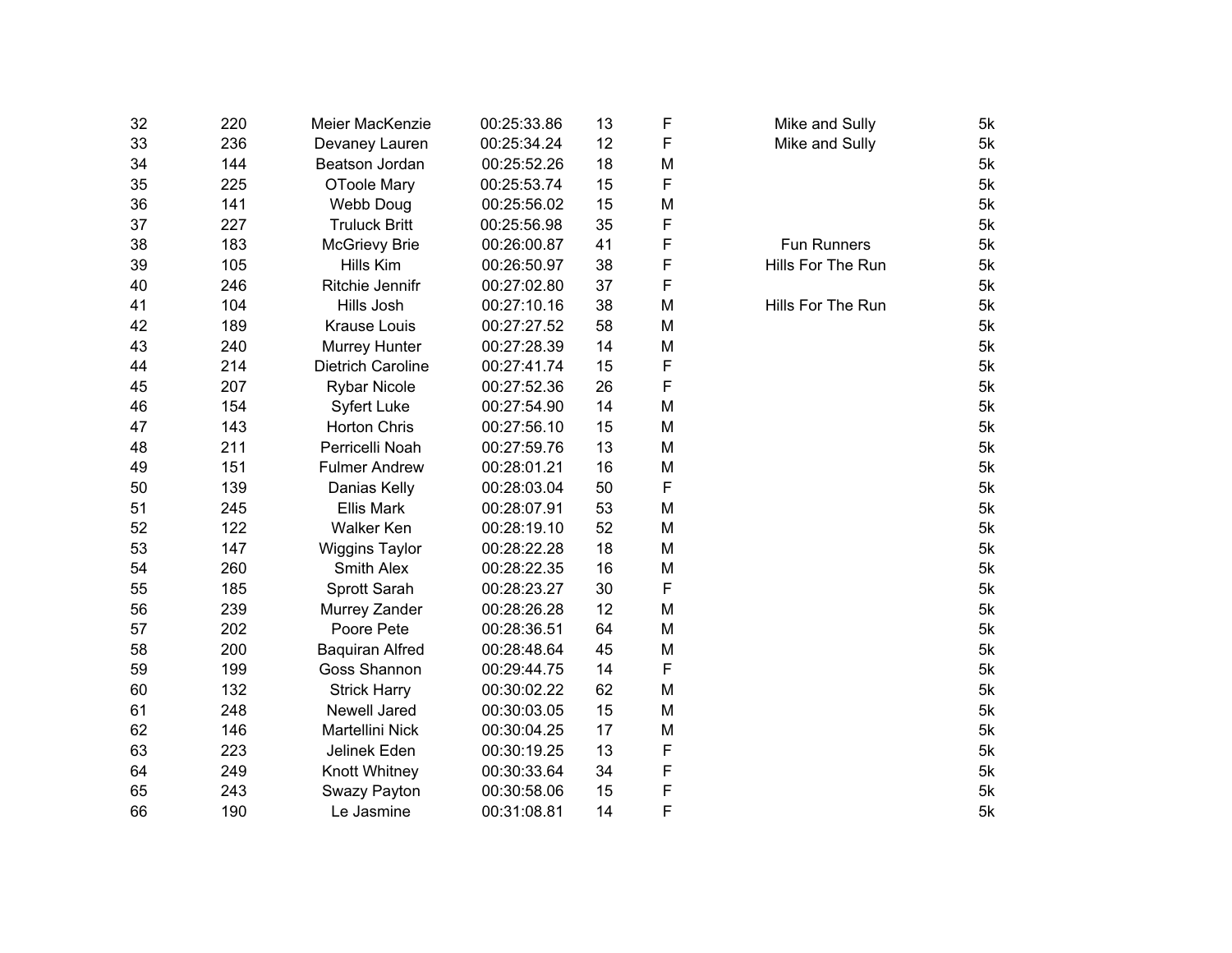| 67  | 197 | <b>Gleaton Cindy</b>    | 00:31:31.55 | 60 | F |                     | 5k |
|-----|-----|-------------------------|-------------|----|---|---------------------|----|
| 68  | 128 | <b>Wilson Kellie</b>    | 00:31:32.87 | 30 | F |                     | 5k |
| 69  | 133 | Willoughby Jessica      | 00:31:41.99 | 32 | F |                     | 5k |
| 70  | 148 | Hacklen Ward            | 00:31:49.71 | 17 | M |                     | 5k |
| 71  | 194 | Terry John Michael      | 00:32:01.78 | 8  | M | <b>Terry Boys</b>   | 5k |
| 72  | 212 | Perricelli Nathan       | 00:32:02.42 | 9  | M |                     | 5k |
| 73  | 101 | <b>Gunter Reed</b>      | 00:32:15.19 | 33 | M |                     | 5k |
| 74  | 165 | Yarbro Jessica          | 00:32:23.85 | 24 | F |                     | 5k |
| 75  | 233 | <b>Carnes April</b>     | 00:32:23.88 | 33 | F |                     | 5k |
| 76  | 150 | Hanko Deric             | 00:32:35.03 | 17 | M |                     | 5k |
| 77  | 201 | Soderberg Rocky         | 00:32:41.67 | 74 | M |                     | 5k |
| 78  | 266 | Meier Karl              | 00:32:43.09 | 42 | M |                     | 5k |
| 79  | 138 | Farmer Jenni            | 00:32:45.07 | 41 | F |                     | 5k |
| 80  | 204 | <b>Huey William</b>     | 00:32:51.09 | 57 | M |                     | 5k |
| 81  | 162 | <b>Guard kristie</b>    | 00:33:31.94 | 39 | F |                     | 5k |
| 82  | 180 | Johnson Amanda          | 00:33:32.09 | 38 | F |                     | 5k |
| 83  | 242 | Colucci Marti           | 00:33:53.81 | 46 | F |                     | 5k |
| 84  | 118 | <b>Ward Sherry</b>      | 00:34:03.16 | 48 | F |                     | 5k |
| 85  | 210 | Medlock-Greene Amy      | 00:34:10.00 | 42 | F | Greene Jeans        | 5k |
| 86  | 158 | <b>Fravel Cara</b>      | 00:34:12.60 | 14 | F |                     | 5k |
| 87  | 244 | Caran Elli Emily        | 00:34:14.09 | 14 | F |                     | 5k |
| 88  | 265 | Dickey Macie            | 00:34:15.47 | 12 | F |                     | 5k |
| 89  | 106 | Frazier Lloyd           | 00:34:41.44 | 29 | M |                     | 5k |
| 90  | 215 | Reeves Jennifer         | 00:34:57.38 | 48 | F |                     | 5k |
| 91  | 218 | Say Bettina             | 00:35:03.30 | 66 | F |                     | 5k |
| 92  | 135 | Crawford Betsy          | 00:35:08.61 | 51 | F |                     | 5k |
| 93  | 206 | case emily              | 00:35:13.96 | 26 | F |                     | 5k |
| 94  | 252 | Smith Brigitte          | 00:36:41.84 | 67 | F |                     | 5k |
| 95  | 170 | <b>Deming David</b>     | 00:37:16.41 | 61 | M |                     | 5k |
| 96  | 241 | <b>Beatty Michelle</b>  | 00:37:49.87 | 49 | F |                     | 5k |
| 97  | 198 | Smith Jessalyn          | 00:39:11.14 | 35 | F |                     | 5k |
| 98  | 184 | <b>McGrievy Quentin</b> | 00:39:37.26 | 8  | M | <b>Fun Runners</b>  | 5k |
| 99  | 192 | <b>Hill Jeffrey</b>     | 00:39:50.05 | 46 | M | <b>Hill Squared</b> | 5k |
| 100 | 251 | <b>Holland Aubrie</b>   | 00:39:57.35 | 13 | F |                     | 5k |
| 101 | 250 | Sprankle Rachel         | 00:40:18.74 | 14 | F |                     | 5k |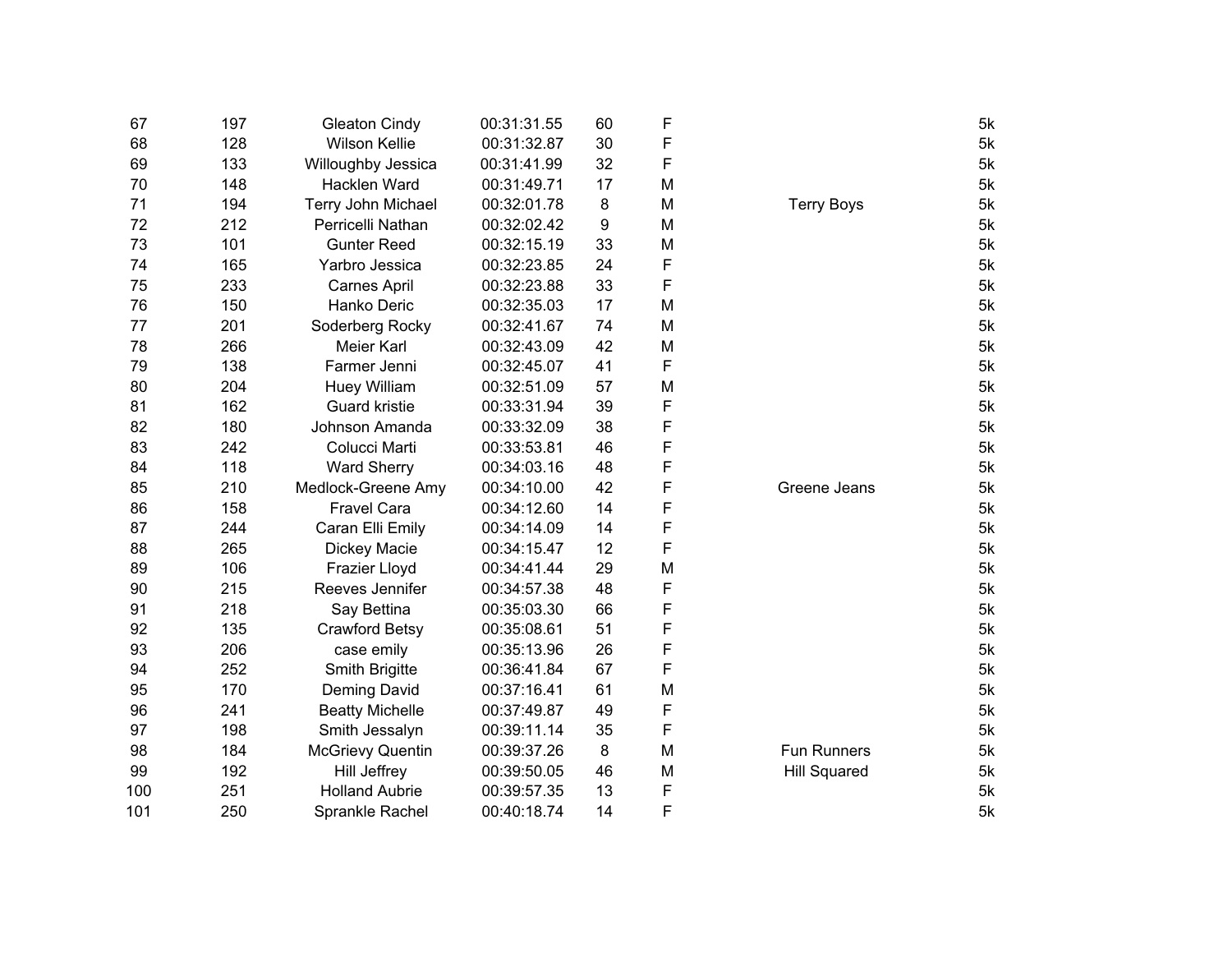| 102 | 191 | <b>Hill Kristen</b>        | 00:40:47.79 | 44 | F | <b>Hill Squared</b>           | 5k |
|-----|-----|----------------------------|-------------|----|---|-------------------------------|----|
| 103 | 160 | <b>Keele Ellis</b>         | 00:41:14.84 | 44 | M | We Got This                   | 5k |
| 104 | 156 | Nachtrab Sherri            | 00:41:15.92 | 40 | F | We Got This                   | 5k |
| 105 | 182 | Maciuska Frank             | 00:45:28.59 | 63 | М |                               | 5k |
| 106 | 157 | <b>Keele Elexis</b>        | 00:45:35.22 | 16 | F |                               | 5k |
| 107 | 121 | <b>Starkey Missie</b>      | 00:45:38.64 | 50 | F |                               | 5k |
| 108 | 112 | Hall Barbara               | 00:46:05.64 | 54 | F |                               | 5k |
| 109 | 203 | Whetstine J                | 00:46:07.56 | 56 | M |                               | 5k |
| 110 | 234 | <b>Rivers Kathy</b>        | 00:46:08.14 | 59 | F |                               | 5k |
| 111 | 216 | <b>Steele Theresa</b>      | 00:46:30.61 | 33 | F |                               | 5k |
| 112 | 217 | Pifer Amanda               | 00:46:30.92 | 33 | F |                               | 5k |
| 113 | 161 | Henry Perrene              | 00:46:44.60 | 61 | F |                               | 5k |
| 114 | 111 | steen jamee                | 00:49:41.60 | 52 | F |                               | 5k |
| 115 | 131 | steen christian            | 00:49:42.25 | 46 | M |                               | 5k |
| 116 | 229 | <b>Lippert Tracy</b>       | 00:50:33.19 | 47 | F | <b>Christmas Cookies</b>      | 5k |
| 117 | 261 | <b>Lippert Robert</b>      | 00:50:34.03 | 54 | M | <b>Christmas Cookies</b>      | 5k |
| 118 | 171 | Abercrombie Jordan         | 00:51:40.44 | 23 | F | Double                        | 5k |
| 119 | 172 | Atwood Jeffery             | 00:51:41.56 | 25 | M | Double                        | 5k |
| 120 | 237 | Porter Collin              | 00:51:41.83 | 13 | M |                               | 5k |
| 121 | 254 | Soria Lola Grace           | 00:51:59.08 | 13 | F |                               | 5k |
| 122 | 253 | Soria Smith Susan          | 00:52:00.69 | 42 | F |                               | 5k |
| 123 | 166 | Rice Kathryn               | 00:52:01.38 | 56 | F |                               | 5k |
| 124 | 134 | Delis Becky                | 00:53:01.55 | 28 | F |                               | 5k |
| 125 | 238 | Niblick Justin             | 00:53:02.96 | 23 | M |                               | 5k |
| 126 | 235 | Abercrombie Tracey         | 00:53:03.12 | 44 | F |                               | 5k |
| 127 | 175 | abercrombie jentry         | 00:53:04.02 | 12 | F |                               | 5k |
| 128 | 176 | <b>Williams Donna</b>      | 00:54:11.76 | 56 | F |                               | 5k |
| 129 | 124 | Watford Jeremy             | 00:54:13.25 | 28 | M | Two Peas in a Pod (plus one!) | 5k |
| 130 | 123 | <b>Watford Nicole</b>      | 00:54:14.17 | 28 | F | Two Peas in a Pod (plus one!) | 5k |
| 131 | 125 | <b>Turnipseed Nicholle</b> | 00:54:37.92 | 41 | F |                               | 5k |
| 132 | 130 | <b>Blume Heather</b>       | 00:55:09.77 | 27 | F |                               | 5k |
| 133 | 127 | Murray Janette             | 00:55:10.03 | 38 | F |                               | 5k |
| 134 | 116 | Ford Brian                 | 00:56:03.09 | 60 | M |                               | 5k |
| 135 | 164 | <b>Bishop Ashton</b>       | 00:56:15.75 | 17 | M |                               | 5k |
| 136 | 259 | McCarthy Olivia            | 00:56:16.02 | 28 | F |                               | 5k |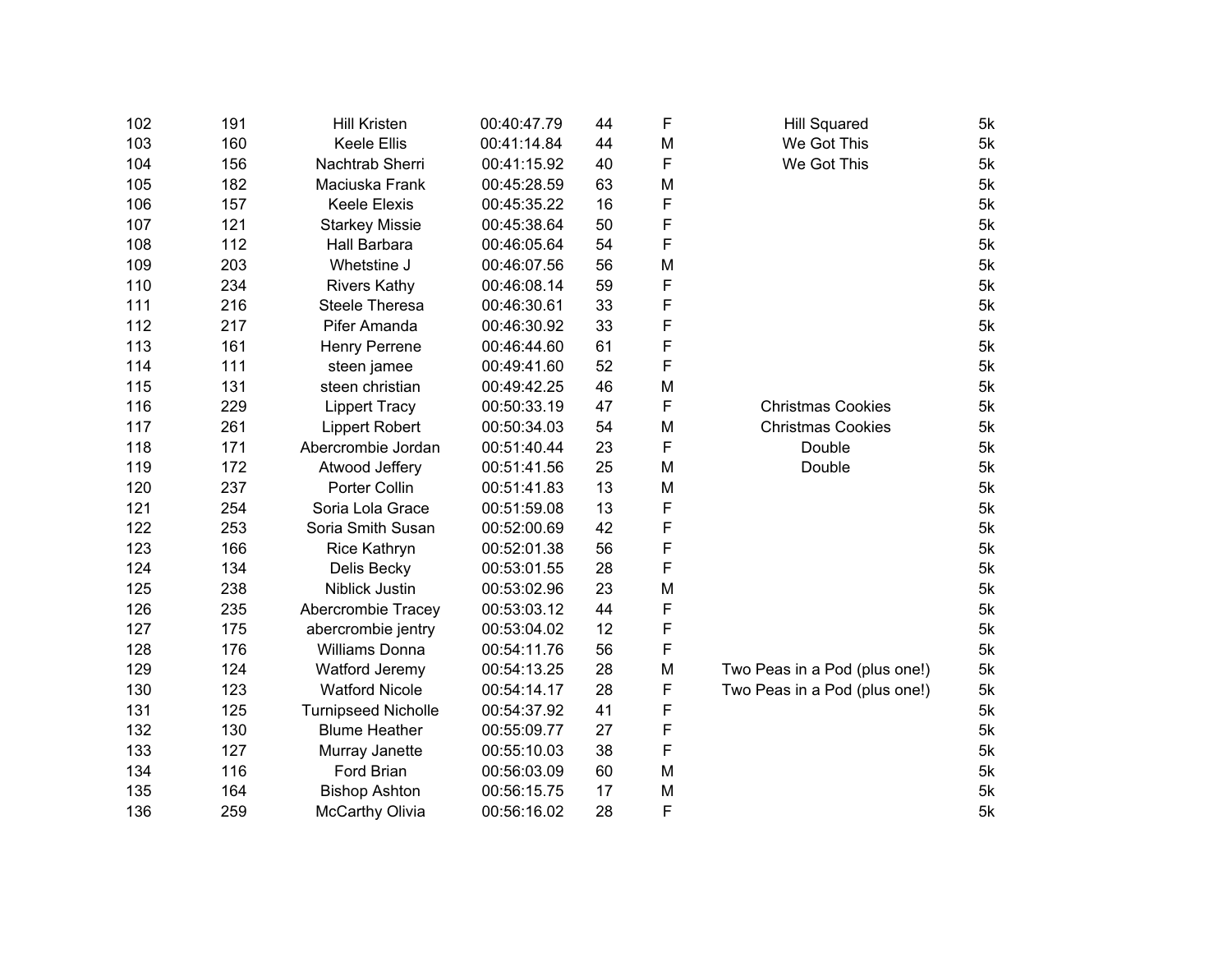| 137                        | 256  | <b>Lucht Anne</b>         | 00:57:33.80        | 60  | F      |                 | 5k |
|----------------------------|------|---------------------------|--------------------|-----|--------|-----------------|----|
| 138                        | 177  | Johnson Nancy             | 00:57:34.61        | 56  | F      |                 | 5k |
| 139                        | 108  | Dean Ashley               | 00:59:19.48        | 32  | F      |                 | 5k |
| 140                        | 110  | <b>Sutton Kris</b>        | 00:59:20.35        | 40  | F      |                 | 5k |
| 141                        | 115  | Neese Courtney            | 00:59:25.98        | 23  | F      |                 | 5k |
| 142                        | 126  | Collins LaShonda          | 00:59:36.13        | 43  | F      |                 | 5k |
| 143                        | 137  | <b>Burlew Randall</b>     | 01:02:41.89        | 59  | M      |                 | 5k |
| <b>Top Female Overall</b>  |      |                           |                    |     |        |                 |    |
| Position                   | Bib# | Name                      | <b>Gun Elapsed</b> | Age | Gender | <b>Division</b> |    |
| 1                          | 103  | White Shawanna            | 00:18:37.98        | 37  | F      | 5k              |    |
| $\boldsymbol{2}$           | 231  | <b>Richter Pippa</b>      | 00:19:55.64        | 15  | F      | 5k              |    |
| 3                          | 136  | Jenkins Anna              | 00:20:09.20        | 15  | F      | 5k              |    |
| <b>Top Male Overall</b>    |      |                           |                    |     |        |                 |    |
| Position                   | Bib# | Name                      | <b>Gun Elapsed</b> | Age | Gender | Division        |    |
| 1                          | 102  | <b>Striggles Orinthal</b> | 00:17:36.40        | 41  | M      | 5k              |    |
| $\overline{\mathbf{c}}$    | 213  | <b>Addison Nelson</b>     | 00:19:35.26        | 17  | M      | 5k              |    |
| 3                          | 232  | Landrenea Revon           | 00:19:44.10        | 16  | M      | 5k              |    |
| <b>Female 10 and Under</b> |      |                           |                    |     |        |                 |    |
| Position                   | Bib# | Name                      | <b>Gun Elapsed</b> | Age | Gender | <b>Division</b> |    |
| 1                          | 186  | Verkoeijen Sanne          | 00:24:02.77        | 9   | F      | 5k              |    |
| Female 11-13               |      |                           |                    |     |        |                 |    |
| Position                   | Bib# | Name                      | <b>Gun Elapsed</b> | Age | Gender | Division        |    |
| 1                          | 220  | Meier MacKenzie           | 00:25:33.86        | 13  | F      | 5k              |    |
| $\overline{2}$             | 236  | Devaney Lauren            | 00:25:34.24        | 12  | F      | 5k              |    |
| 3                          | 223  | Jelinek Eden              | 00:30:19.25        | 13  | F      | 5k              |    |
| 4                          | 265  | Dickey Macie              | 00:34:15.47        | 12  | F      | 5k              |    |
| 5                          | 251  | <b>Holland Aubrie</b>     | 00:39:57.35        | 13  | F      | 5k              |    |
| 6                          | 254  | Soria Lola Grace          | 00:51:59.08        | 13  | F      | 5k              |    |
| $\overline{7}$             | 175  | abercrombie jentry        | 00:53:04.02        | 12  | F      | 5k              |    |
| Female 14-16               |      |                           |                    |     |        |                 |    |
| Position                   | Bib# | Name                      | <b>Gun Elapsed</b> | Age | Gender | Division        |    |
| 1                          | 117  | Moosbrugger Madelyn       | 00:23:49.06        | 16  | F      | 5k              |    |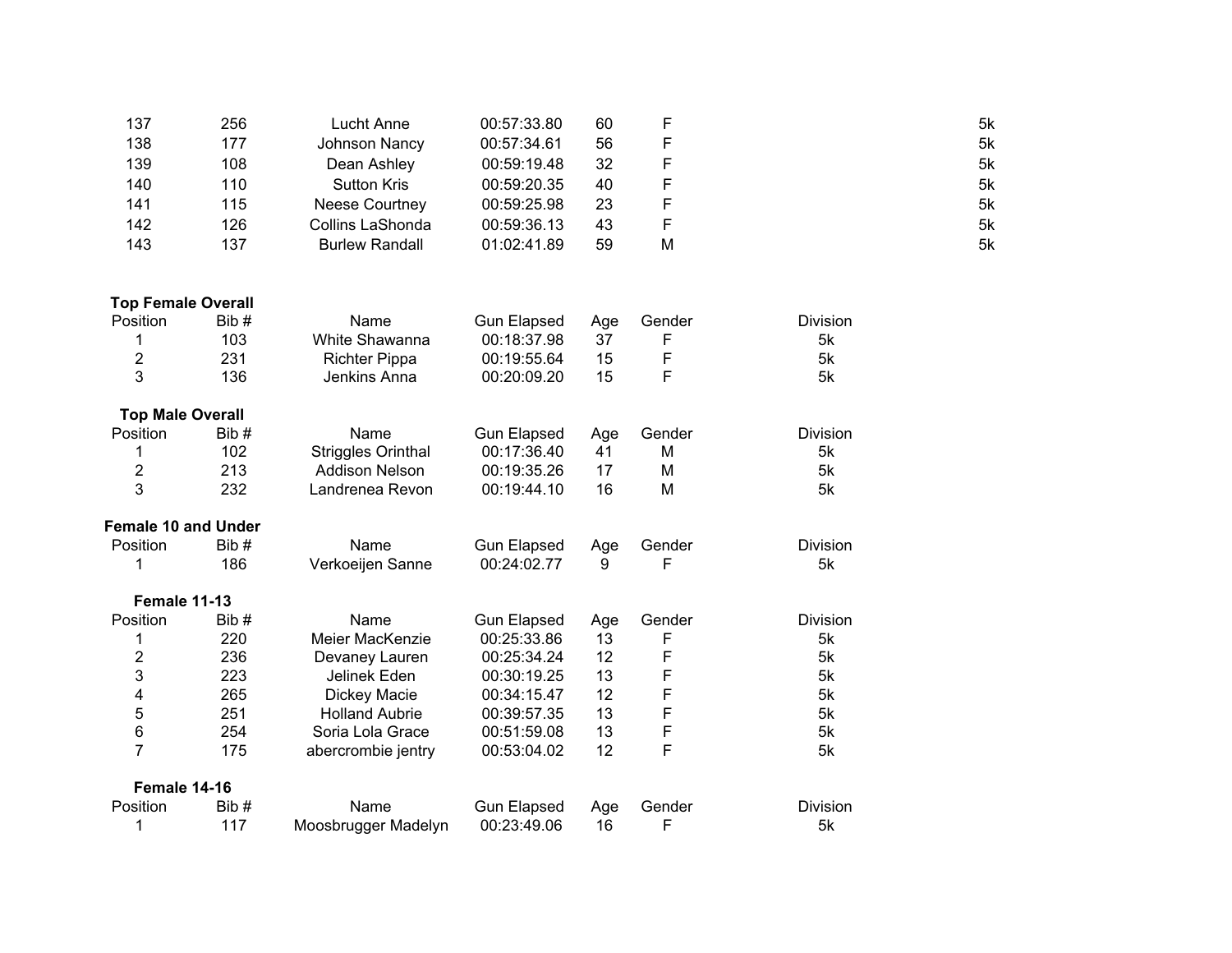| 2              | 205  | <b>Miller Olivia</b>     | 00:25:28.47        | 14  | F      | 5k              |
|----------------|------|--------------------------|--------------------|-----|--------|-----------------|
| 3              | 225  | <b>OToole Mary</b>       | 00:25:53.74        | 15  | F      | 5k              |
| 4              | 214  | <b>Dietrich Caroline</b> | 00:27:41.74        | 15  | F      | 5k              |
| 5              | 199  | Goss Shannon             | 00:29:44.75        | 14  | F      | 5k              |
| 6              | 243  | Swazy Payton             | 00:30:58.06        | 15  | F      | 5k              |
| 7              | 190  | Le Jasmine               | 00:31:08.81        | 14  | F      | 5k              |
| 8              | 158  | <b>Fravel Cara</b>       | 00:34:12.60        | 14  | F      | 5k              |
| 9              | 244  | Caran Elli Emily         | 00:34:14.09        | 14  | F      | 5k              |
| 10             | 250  | Sprankle Rachel          | 00:40:18.74        | 14  | F      | 5k              |
| 11             | 157  | <b>Keele Elexis</b>      | 00:45:35.22        | 16  | F      | 5k              |
| Female 20-24   |      |                          |                    |     |        |                 |
| Position       | Bib# | Name                     | <b>Gun Elapsed</b> | Age | Gender | <b>Division</b> |
| 1              | 165  | Yarbro Jessica           | 00:32:23.85        | 24  | F      | 5k              |
| $\overline{2}$ | 171  | Abercrombie Jordan       | 00:51:40.44        | 23  | F      | 5k              |
| 3              | 115  | <b>Neese Courtney</b>    | 00:59:25.98        | 23  | F      | 5k              |
| Female 25-29   |      |                          |                    |     |        |                 |
| Position       | Bib# | Name                     | <b>Gun Elapsed</b> | Age | Gender | <b>Division</b> |
| 1              | 207  | <b>Rybar Nicole</b>      | 00:27:52.36        | 26  | F      | 5k              |
| 2              | 206  | case emily               | 00:35:13.96        | 26  | F      | 5k              |
| 3              | 134  | Delis Becky              | 00:53:01.55        | 28  | F      | 5k              |
| 4              | 123  | <b>Watford Nicole</b>    | 00:54:14.17        | 28  | F      | 5k              |
| 5              | 130  | <b>Blume Heather</b>     | 00:55:09.77        | 27  | F      | 5k              |
| 6              | 259  | McCarthy Olivia          | 00:56:16.02        | 28  | F      | 5k              |
| Female 30-34   |      |                          |                    |     |        |                 |
| Position       | Bib# | Name                     | <b>Gun Elapsed</b> | Age | Gender | <b>Division</b> |
| 1              | 185  | Sprott Sarah             | 00:28:23.27        | 30  | F      | 5k              |
| $\overline{2}$ | 249  | Knott Whitney            | 00:30:33.64        | 34  | F      | 5k              |
| 3              | 128  | <b>Wilson Kellie</b>     | 00:31:32.87        | 30  | F      | 5k              |
| 4              | 133  | Willoughby Jessica       | 00:31:41.99        | 32  | F      | 5k              |
| 5              | 233  | <b>Carnes April</b>      | 00:32:23.88        | 33  | F      | 5k              |
| 6              | 216  | Steele Theresa           | 00:46:30.61        | 33  | F      | 5k              |
| 7              | 217  | Pifer Amanda             | 00:46:30.92        | 33  | F      | 5k              |
| 8              | 108  | Dean Ashley              | 00:59:19.48        | 32  | F      | 5k              |

**Female 35-39**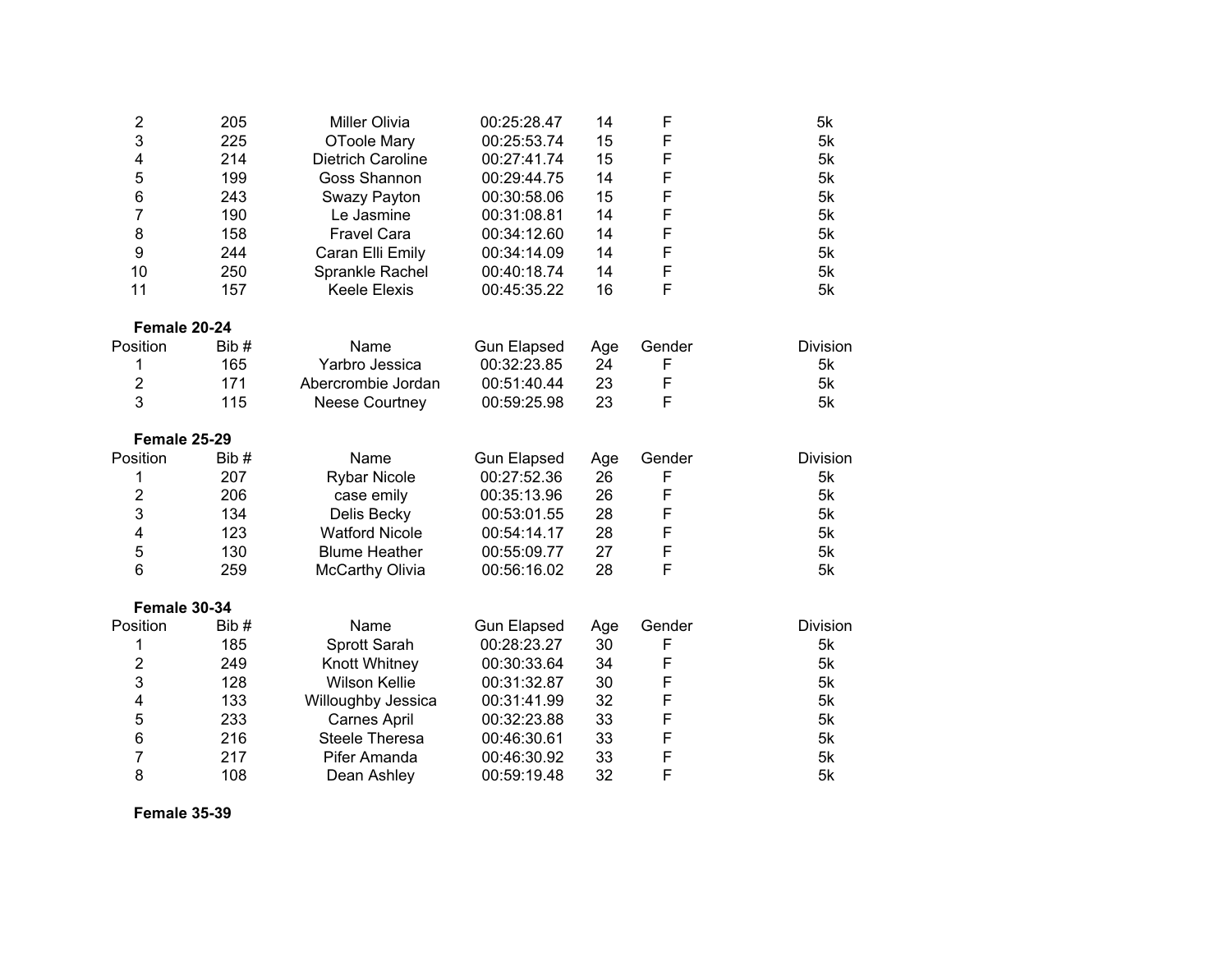| Position                | Bib# | Name                       | <b>Gun Elapsed</b> | Age | Gender | <b>Division</b> |
|-------------------------|------|----------------------------|--------------------|-----|--------|-----------------|
| 1                       | 227  | <b>Truluck Britt</b>       | 00:25:56.98        | 35  | F      | 5k              |
| $\overline{c}$          | 105  | Hills Kim                  | 00:26:50.97        | 38  | F      | 5k              |
| 3                       | 246  | Ritchie Jennifr            | 00:27:02.80        | 37  | F      | 5k              |
| $\overline{\mathbf{4}}$ | 162  | <b>Guard kristie</b>       | 00:33:31.94        | 39  | F      | 5k              |
| 5                       | 180  | Johnson Amanda             | 00:33:32.09        | 38  | F      | 5k              |
| 6                       | 198  | Smith Jessalyn             | 00:39:11.14        | 35  | F      | 5k              |
| $\overline{7}$          | 127  | Murray Janette             | 00:55:10.03        | 38  | F      | 5k              |
| Female 40-44            |      |                            |                    |     |        |                 |
| Position                | Bib# | Name                       | <b>Gun Elapsed</b> | Age | Gender | <b>Division</b> |
| 1                       | 129  | Pierson Amy                | 00:23:28.40        | 44  | F      | 5k              |
| $\overline{c}$          | 183  | <b>McGrievy Brie</b>       | 00:26:00.87        | 41  | F      | 5k              |
| 3                       | 138  | Farmer Jenni               | 00:32:45.07        | 41  | F      | 5k              |
| 4                       | 210  | Medlock-Greene Amy         | 00:34:10.00        | 42  | F      | 5k              |
| 5                       | 191  | <b>Hill Kristen</b>        | 00:40:47.79        | 44  | F      | 5k              |
| 6                       | 156  | Nachtrab Sherri            | 00:41:15.92        | 40  | F      | 5k              |
| 7                       | 253  | Soria Smith Susan          | 00:52:00.69        | 42  | F      | 5k              |
| 8                       | 235  | Abercrombie Tracey         | 00:53:03.12        | 44  | F      | 5k              |
| 9                       | 125  | <b>Turnipseed Nicholle</b> | 00:54:37.92        | 41  | F      | 5k              |
| 10                      | 110  | <b>Sutton Kris</b>         | 00:59:20.35        | 40  | F      | 5k              |
| 11                      | 126  | Collins LaShonda           | 00:59:36.13        | 43  | F      | 5k              |
| Female 45-49            |      |                            |                    |     |        |                 |
| Position                | Bib# | Name                       | <b>Gun Elapsed</b> | Age | Gender | <b>Division</b> |
| 1                       | 208  | <b>HInson Shelley</b>      | 00:25:31.32        | 48  | F      | 5k              |
| 2                       | 242  | Colucci Marti              | 00:33:53.81        | 46  | F      | 5k              |
| 3                       | 118  | <b>Ward Sherry</b>         | 00:34:03.16        | 48  | F      | 5k              |
| $\overline{\mathbf{4}}$ | 215  | Reeves Jennifer            | 00:34:57.38        | 48  | F      | 5k              |
| 5                       | 241  | <b>Beatty Michelle</b>     | 00:37:49.87        | 49  | F      | 5k              |
| 6                       | 229  | <b>Lippert Tracy</b>       | 00:50:33.19        | 47  | F      | 5k              |
| Female 50-54            |      |                            |                    |     |        |                 |
| Position                | Bib# | Name                       | <b>Gun Elapsed</b> | Age | Gender | <b>Division</b> |
| 1                       | 139  | Danias Kelly               | 00:28:03.04        | 50  | F      | 5k              |
| $\overline{2}$          | 135  | Crawford Betsy             | 00:35:08.61        | 51  | F      | 5k              |
| 3                       | 121  | <b>Starkey Missie</b>      | 00:45:38.64        | 50  | F      | 5k              |
| $\overline{4}$          | 112  | Hall Barbara               | 00:46:05.64        | 54  | F      | 5k              |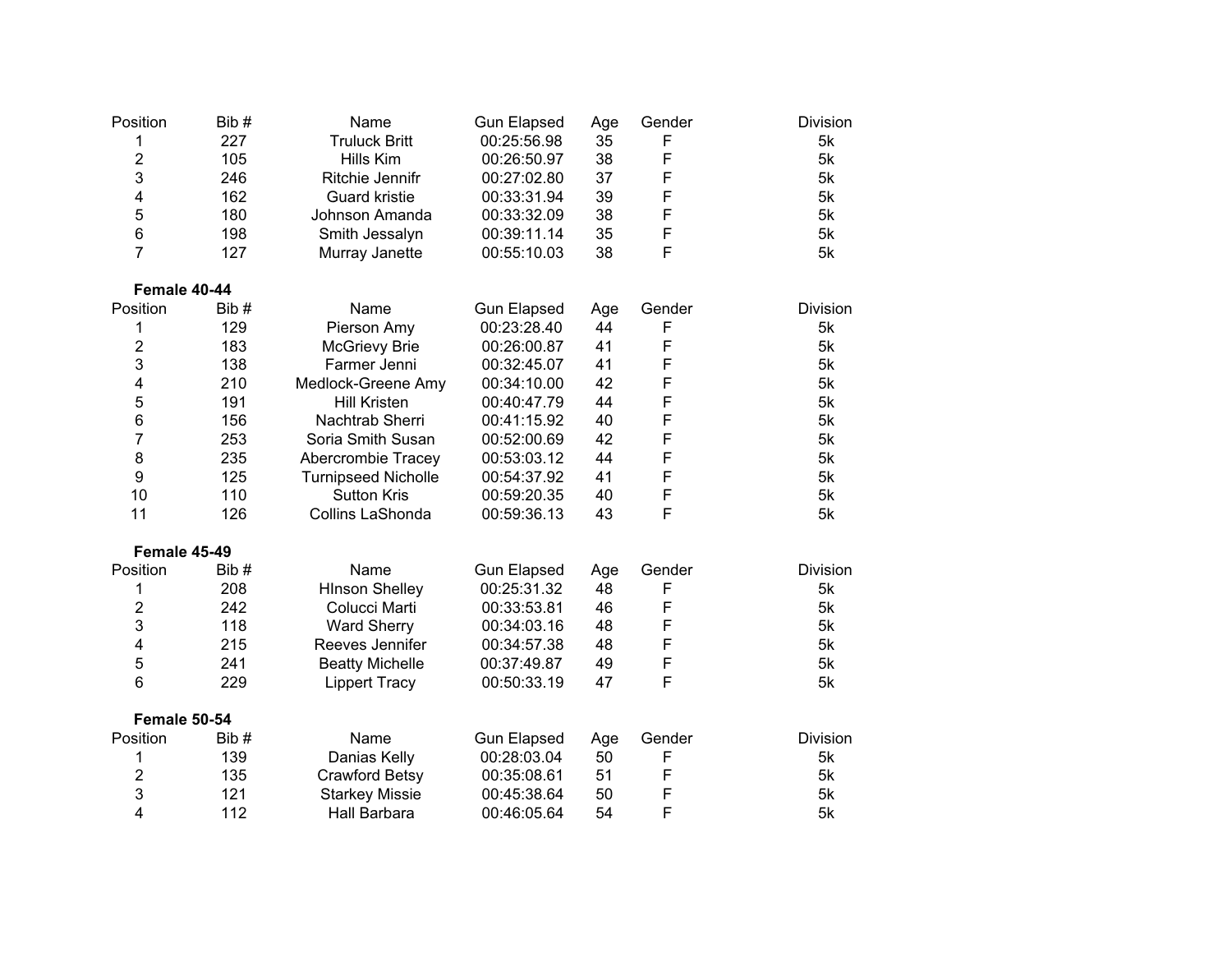| 5                        | 111  | steen jamee             | 00:49:41.60        | 52  | F      | 5k              |
|--------------------------|------|-------------------------|--------------------|-----|--------|-----------------|
| Female 55-59             |      |                         |                    |     |        |                 |
| Position                 | Bib# | Name                    | <b>Gun Elapsed</b> | Age | Gender | <b>Division</b> |
| 1                        | 234  | <b>Rivers Kathy</b>     | 00:46:08.14        | 59  | F      | 5k              |
| $\overline{2}$           | 166  | Rice Kathryn            | 00:52:01.38        | 56  | F      | 5k              |
| 3                        | 176  | Williams Donna          | 00:54:11.76        | 56  | F      | 5k              |
| $\overline{4}$           | 177  | Johnson Nancy           | 00:57:34.61        | 56  | F      | 5k              |
| Female 60-64             |      |                         |                    |     |        |                 |
| Position                 | Bib# | Name                    | <b>Gun Elapsed</b> | Age | Gender | Division        |
| 1                        | 197  | <b>Gleaton Cindy</b>    | 00:31:31.55        | 60  | F      | 5k              |
| $\overline{2}$           | 161  | <b>Henry Perrene</b>    | 00:46:44.60        | 61  | F      | 5k              |
| 3                        | 256  | <b>Lucht Anne</b>       | 00:57:33.80        | 60  | F      | 5k              |
| Female 65-69             |      |                         |                    |     |        |                 |
| Position                 | Bib# | Name                    | <b>Gun Elapsed</b> | Age | Gender | <b>Division</b> |
| 1                        | 218  | Say Bettina             | 00:35:03.30        | 66  | F      | 5k              |
| $\overline{2}$           | 252  | Smith Brigitte          | 00:36:41.84        | 67  | F      | 5k              |
| <b>Male 10 and Under</b> |      |                         |                    |     |        |                 |
| Position                 | Bib# | Name                    | <b>Gun Elapsed</b> | Age | Gender | <b>Division</b> |
| 1                        | 187  | Verkoeijen Hidde        | 00:23:55.27        | 8   | M      | 5k              |
| $\overline{2}$           | 194  | Terry John Michael      | 00:32:01.78        | 8   | M      | 5k              |
| 3                        | 212  | Perricelli Nathan       | 00:32:02.42        | 9   | M      | 5k              |
| $\overline{4}$           | 184  | <b>McGrievy Quentin</b> | 00:39:37.26        | 8   | M      | 5k              |
| <b>Male 11-13</b>        |      |                         |                    |     |        |                 |
| Position                 | Bib# | Name                    | <b>Gun Elapsed</b> | Age | Gender | <b>Division</b> |
| 1                        | 155  | Demasi Nicolas          | 00:22:50.25        | 13  | М      | 5k              |
| $\overline{c}$           | 211  | Perricelli Noah         | 00:27:59.76        | 13  | M      | 5k              |
| 3                        | 239  | Murrey Zander           | 00:28:26.28        | 12  | M      | 5k              |
| 4                        | 237  | Porter Collin           | 00:51:41.83        | 13  | M      | 5k              |
| <b>Male 14-16</b>        |      |                         |                    |     |        |                 |
| Position                 | Bib# | Name                    | <b>Gun Elapsed</b> | Age | Gender | <b>Division</b> |
| 1                        | 188  | <b>Spangler Garrett</b> | 00:20:14.88        | 14  | М      | 5k              |
| $\overline{2}$           | 222  | <b>Byrne James</b>      | 00:22:11.72        | 16  | M      | 5k              |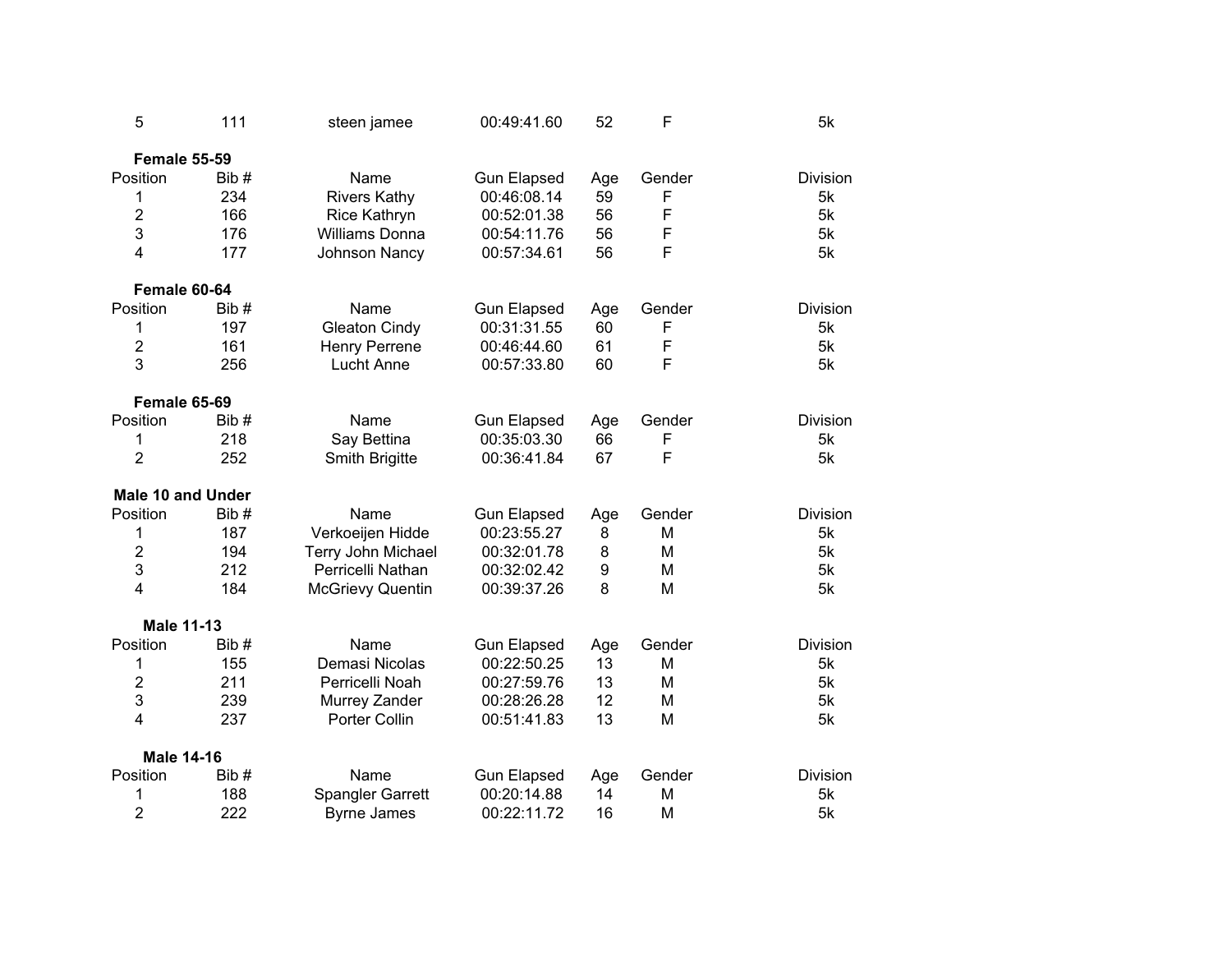| 3                 | 228  | Holden Chaz           | 00:24:13.00        | 16  | M      | 5k              |
|-------------------|------|-----------------------|--------------------|-----|--------|-----------------|
| 4                 | 142  | Demasi Anthony        | 00:24:21.46        | 15  | M      | 5k              |
| 5                 | 152  | Jackson Noah          | 00:25:17.82        | 15  | M      | 5k              |
| 6                 | 247  | Samellas RJ           | 00:25:18.21        | 15  | M      | 5k              |
| $\overline{7}$    | 141  | <b>Webb Doug</b>      | 00:25:56.02        | 15  | M      | 5k              |
| 8                 | 240  | Murrey Hunter         | 00:27:28.39        | 14  | M      | 5k              |
| 9                 | 154  | <b>Syfert Luke</b>    | 00:27:54.90        | 14  | M      | 5k              |
| 10                | 143  | <b>Horton Chris</b>   | 00:27:56.10        | 15  | M      | 5k              |
| 11                | 151  | <b>Fulmer Andrew</b>  | 00:28:01.21        | 16  | M      | 5k              |
| 12                | 260  | Smith Alex            | 00:28:22.35        | 16  | M      | 5k              |
| 13                | 248  | Newell Jared          | 00:30:03.05        | 15  | M      | 5k              |
| <b>Male 17-19</b> |      |                       |                    |     |        |                 |
| Position          | Bib# | Name                  | <b>Gun Elapsed</b> | Age | Gender | <b>Division</b> |
| 1                 | 224  | Werts Jack            | 00:22:12.97        | 17  | M      | 5k              |
| $\overline{c}$    | 149  | <b>Smith Drew</b>     | 00:23:50.36        | 17  | M      | 5k              |
| 3                 | 257  | Ecton Kyle            | 00:24:28.82        | 17  | M      | 5k              |
| 4                 | 144  | Beatson Jordan        | 00:25:52.26        | 18  | M      | 5k              |
| 5                 | 147  | <b>Wiggins Taylor</b> | 00:28:22.28        | 18  | M      | 5k              |
| 6                 | 146  | Martellini Nick       | 00:30:04.25        | 17  | M      | 5k              |
| 7                 | 148  | Hacklen Ward          | 00:31:49.71        | 17  | M      | 5k              |
| 8                 | 150  | Hanko Deric           | 00:32:35.03        | 17  | M      | 5k              |
| 9                 | 164  | <b>Bishop Ashton</b>  | 00:56:15.75        | 17  | M      | 5k              |
| <b>Male 20-24</b> |      |                       |                    |     |        |                 |
| Position          | Bib# | Name                  | <b>Gun Elapsed</b> | Age | Gender | <b>Division</b> |
| 1                 | 174  | abercrombie joshua    | 00:22:43.21        | 22  | M      | 5k              |
| $\overline{2}$    | 238  | Niblick Justin        | 00:53:02.96        | 23  | M      | 5k              |
| <b>Male 25-29</b> |      |                       |                    |     |        |                 |
| Position          | Bib# | Name                  | <b>Gun Elapsed</b> | Age | Gender | Division        |
| 1                 | 106  | Frazier Lloyd         | 00:34:41.44        | 29  | M      | 5k              |
| $\boldsymbol{2}$  | 172  | Atwood Jeffery        | 00:51:41.56        | 25  | M      | 5k              |
| 3                 | 124  | Watford Jeremy        | 00:54:13.25        | 28  | M      | 5k              |
| <b>Male 30-34</b> |      |                       |                    |     |        |                 |
| Position          | Bib# | Name                  | <b>Gun Elapsed</b> | Age | Gender | <b>Division</b> |
| 1                 | 258  | Keister Zach          | 00:23:30.47        | 32  | M      | 5k              |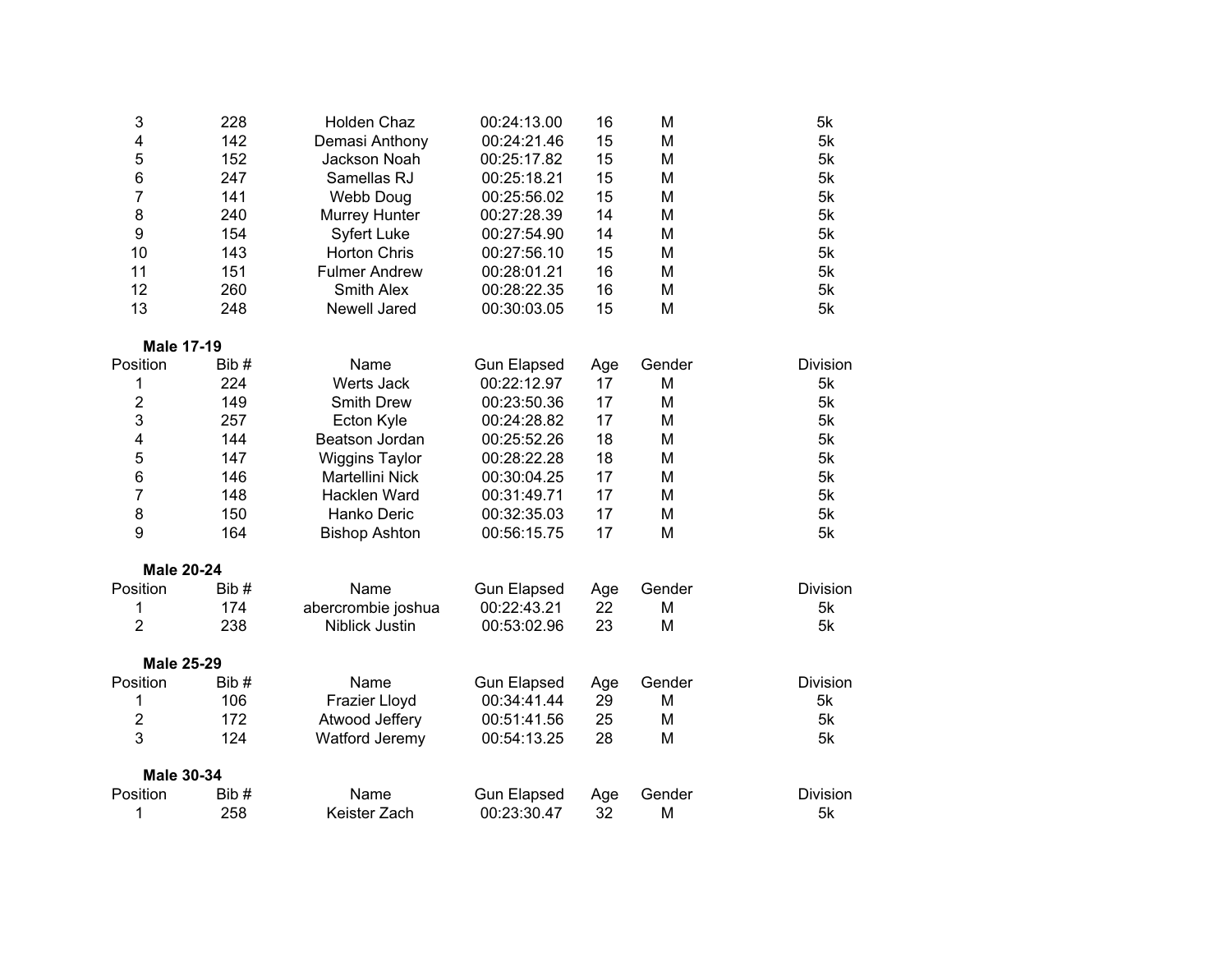| $\overline{2}$    | 101  | <b>Gunter Reed</b>     | 00:32:15.19        | 33  | M      | 5k              |
|-------------------|------|------------------------|--------------------|-----|--------|-----------------|
| <b>Male 35-39</b> |      |                        |                    |     |        |                 |
| Position          | Bib# | Name                   | <b>Gun Elapsed</b> | Age | Gender | <b>Division</b> |
| 1                 | 181  | Gonzalez Joe           | 00:20:46.16        | 36  | M      | 5k              |
| $\overline{2}$    | 104  | Hills Josh             | 00:27:10.16        | 38  | M      | 5k              |
| <b>Male 40-44</b> |      |                        |                    |     |        |                 |
| Position          | Bib# | Name                   | <b>Gun Elapsed</b> | Age | Gender | Division        |
| 1                 | 255  | <b>McDonald Alex</b>   | 00:19:44.98        | 41  | M      | 5k              |
| $\overline{2}$    | 140  | <b>Walker Franklin</b> | 00:24:19.08        | 40  | M      | 5k              |
| 3                 | 209  | Greene Joe             | 00:24:59.11        | 41  | M      | 5k              |
| 4                 | 266  | Meier Karl             | 00:32:43.09        | 42  | M      | 5k              |
| 5                 | 160  | <b>Keele Ellis</b>     | 00:41:14.84        | 44  | M      | 5k              |
| <b>Male 45-49</b> |      |                        |                    |     |        |                 |
| Position          | Bib# | Name                   | <b>Gun Elapsed</b> | Age | Gender | Division        |
| 1                 | 179  | Kirkwood Johnathan     | 00:20:55.86        | 47  | M      | 5k              |
| 2                 | 169  | <b>Shelley Roy</b>     | 00:23:05.94        | 49  | M      | 5k              |
| 3                 | 159  | Robb Jon               | 00:23:06.14        | 47  | M      | 5k              |
| 4                 | 200  | <b>Baquiran Alfred</b> | 00:28:48.64        | 45  | M      | 5k              |
| 5                 | 192  | Hill Jeffrey           | 00:39:50.05        | 46  | M      | 5k              |
| 6                 | 131  | steen christian        | 00:49:42.25        | 46  | M      | 5k              |
| <b>Male 50-54</b> |      |                        |                    |     |        |                 |
| Position          | Bib# | Name                   | <b>Gun Elapsed</b> | Age | Gender | <b>Division</b> |
| 1                 | 245  | <b>Ellis Mark</b>      | 00:28:07.91        | 53  | M      | 5k              |
| $\overline{2}$    | 122  | <b>Walker Ken</b>      | 00:28:19.10        | 52  | M      | 5k              |
| 3                 | 261  | <b>Lippert Robert</b>  | 00:50:34.03        | 54  | M      | 5k              |
| <b>Male 55-59</b> |      |                        |                    |     |        |                 |
| Position          | Bib# | Name                   | <b>Gun Elapsed</b> | Age | Gender | <b>Division</b> |
| 1                 | 189  | <b>Krause Louis</b>    | 00:27:27.52        | 58  | M      | 5k              |
| 2                 | 204  | Huey William           | 00:32:51.09        | 57  | M      | 5k              |
| 3                 | 203  | Whetstine J            | 00:46:07.56        | 56  | M      | 5k              |
| 4                 | 137  | <b>Burlew Randall</b>  | 01:02:41.89        | 59  | M      | 5k              |

**Male 60-64**